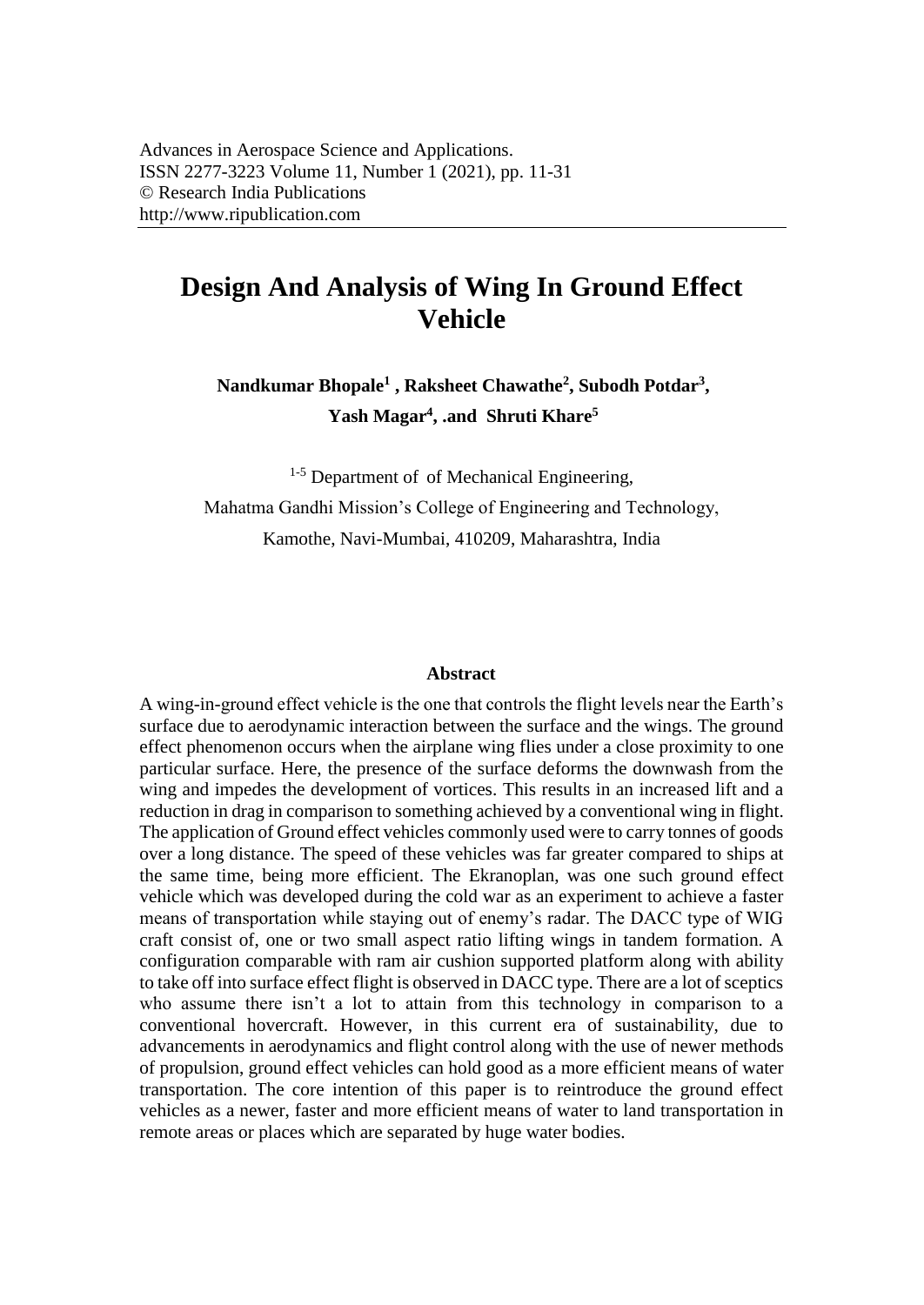**Keywords**: aerodynamic, WIG craft, DACC, sustainability, preliminary, ground effect, aerofoil, chord.

### **1. INTRODUCTION**

The delicate balance of the world's ecosystem is seriously threatened by humanity's wasteful ways. Taking into account the seriousness of the greenhouse effect, drastic measures must be taken to prevent carbon dioxide emission from transport system. At some point the future generation will once again be forced to rely on trains, trams, buses, aircrafts and ships. The world of transportation has recently seen a paradigm shift in private vehicles. Car companies have diverted their attention to more sustainable and environmentally economical means to propel the vehicles. Regardless of these advancements, it is quite surprising that this paradigm shift hasn't took place in public transportation [1-3]. Moreover, the problems of connectivity are still faced by public transportation over long distances. Recently, due to the increase in environmental problems, research and development of transport systems cannot be carried out without considering energy efficiency and environmental impact. Hence, there is a need for a type of transportation which would help reach remote sections of a region with ease while addressing the current environmental issues.

The Wing in ground effect vehicle is a type of a plane that exploits the ground effect phenomenon to achieve faster speeds of travel by hovering at some proximity to the ground. Due to the craft flying under the ground effect, the power required to fly the vehicle is considerably lesser than a ship that might possibly be used in its case [4]. Also, the speed achieved from this vehicle is quite comparable to that of some planes. This results into an immense scope especially for intercontinental travel. So, it was decided to perform a preliminary design of a ground effect vehicle which would be future proof in the sense that with the advent of new means of propulsion. Technologies like electric motor, hydrogen fuel cells can be retrofitted in the aircraft when developed in the future.

## **2. METHODOLOGY**

Since the wing in ground effect craft is essentially a plane, a lot of calculation and research were brought about by comparing the data and dimensions of several aircrafts having similar specifications. First, we were required to assume a mission profile upon which the design was to be made. We had to select the cruising speed, range of operations and payload capacity for starters. The design calculations were initiated with weight sizing.

This was followed by selecting an appropriate aerofoil for the craft. The aerofoil design involved calculation of wing loading, wing span, wing area, taper ratio, dimensions of root chord and tip chord. Similar calculations were involved in the design of the empennage.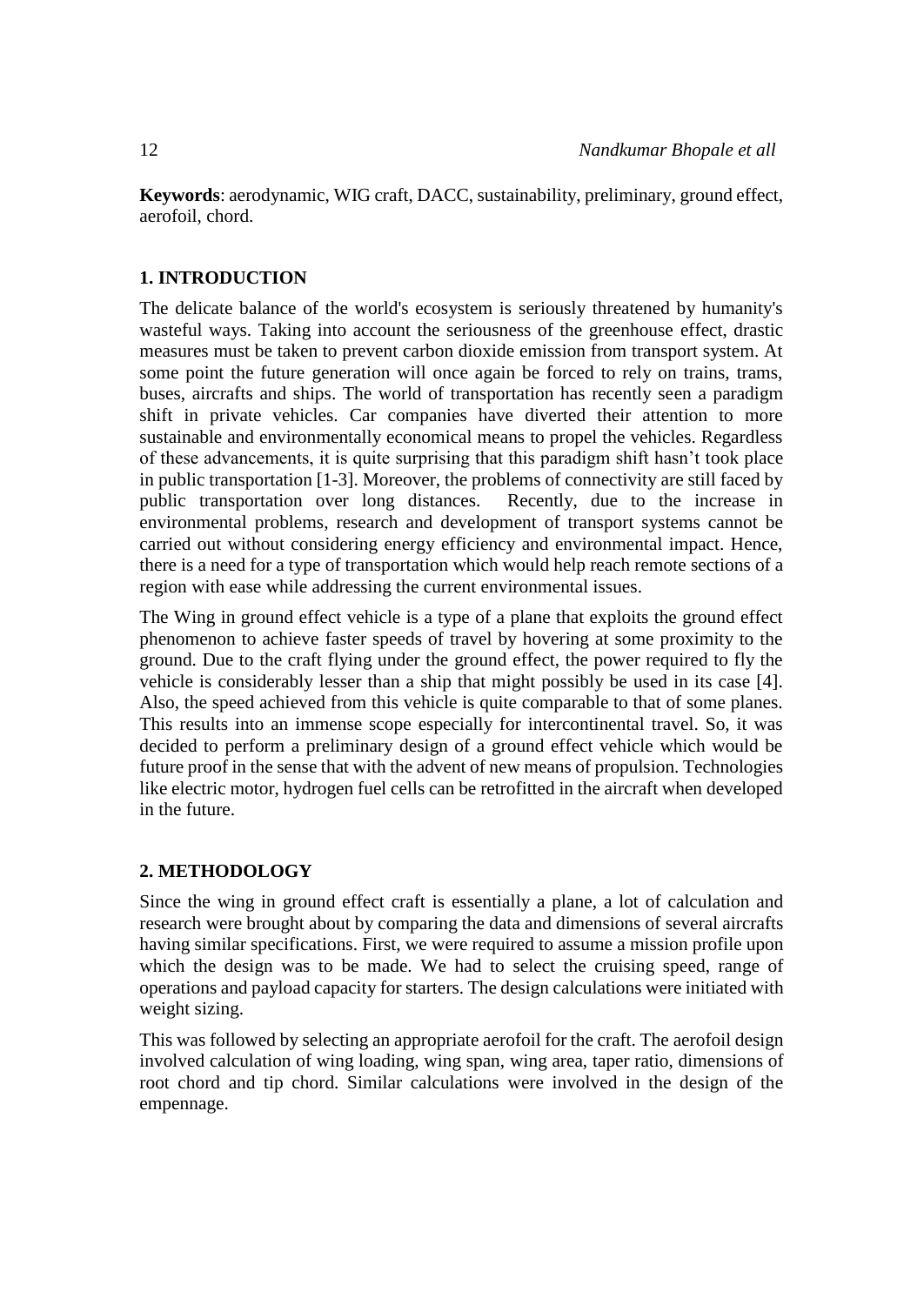Design of the propeller was made with respect to the lift and drag values followed by thrust horsepower and brake horsepower figures from engine selection. This helped us determine the propeller diameter.

Further the calculations for fuselage were done by using the references from various papers which set the standards for design and hence the suitable parameters were considered. The fuselage or the main body is observed to be a mixture of the layout of commercial aircrafts and ships. Hence, the fuselage related dimensions were calculated using the standards specified for the comfort of the passengers. The lower body of craft has a shape similar to hull of boats, for displacing the water flow during take-off and landing. The buoyancy factor is considered to examine, whether the vehicle floats on sea water. Which further helps determine the height of the part submerged in water.

To maintain the reserve buoyancy and to fulfil the criteria of DACC craft design, floats were added at the wingtips of the vehicle; for which dimensions were calculated using various formulas corresponding to the conditions. Thus, it helped maintain the stability; and handling of the craft becomes easier.

Based on these calculations the initial design was obtained and further changes were made according to the results acquired through analysis. After certain iterations the final design required results of analysis were secured.

# **2.1. Perspective:**

## **Solution for transportation problems faced by government:**

A unique problem of connectivity in between urban and rural areas has resulted due to the presence of large water bodies between two regions. Given to increasing the economic advancement of the nation, there is need of faster means of interstate transportation; which is also economical to construct over long distances and the operational cost is less. Hence, the WIG effect Vehicle is a good fit for:

- Long distance travel for passengers with a sustainable approach.
- High speed international transportation also possible at much cheaper rates.
- Navy applications for carrying soldiers and weapons and for other emergency services.

#### **Benefits for common people:**

- Small ground effect vehicles can be used as an alternative to speed boats.
- Water bikes can also be manufactured; and can achieve higher speeds compared to regular bikes.
- If significant development is made in improving stability of ground effect vehicles in operation at rough seas, intercontinental high-speed travel would become possible and cheaper than airplanes.
- They can also be used for travelling in desert areas as the problem of getting sunk in desert mud is eliminated because the vehicles travel above ground.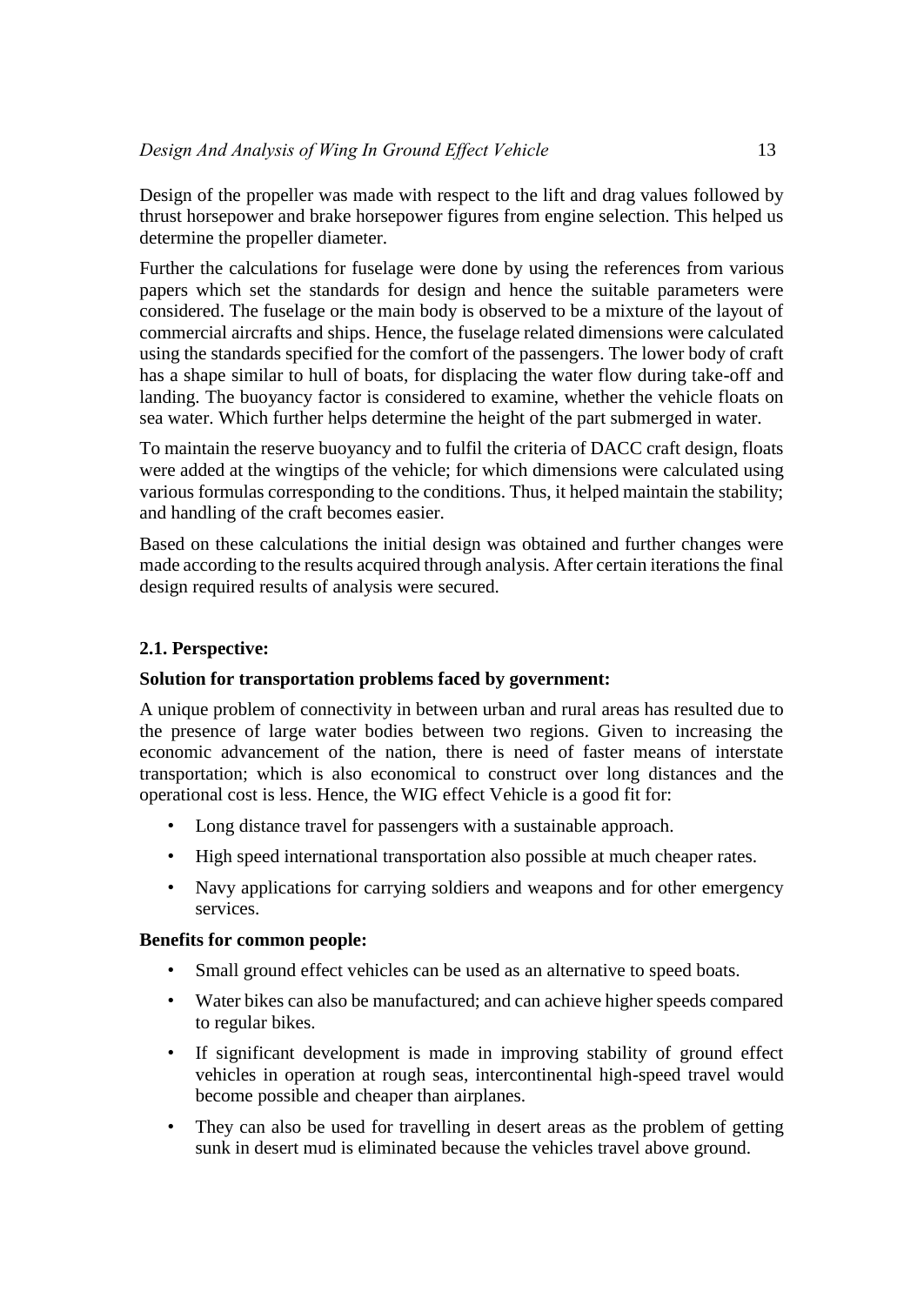• Because of their amphibious nature, they can be used on land as well as water bodies.

All of these can be manufactured and used at a reduced cost, due to the sustainable approach. And also reduce the carbon footprint through transportation systems.

# **3. DESIGN AND ANALYSIS**

Certain Design Parameters, as mentioned in [\[1\] ,](#page-18-0) are to be selected in order to set requirements for the overall form, shape and compartmentation of the WIG effect Vehicle for its primary stage of Design. Once the prerequisites are fulfilled the influence of IMO and the Classification Society Criteria can be assessed.

# **3.1. Design Calculations:**

```
Step 1- Determination of Mission Profile:
```

```
Number of crew members =2
```
Payload Capacity  $= 2000 \text{ kg}$ 

Number of Engine  $= 2$ 

- General Aviation Twin

Engine

Cruise Speed =100 knots

 $= 51.4$  m/s

 $Range = 480$  km

```
Step 2- Take-off Wing Loading Estimation:
```
From Table1 [15],

Typical take off wing loading for general aviation- Twin Engine

 $=127 \text{ kg/m}^2$ 

Also, from equation  $(8)$  [15],

$$
\left(\frac{W}{S}\right)_{\text{To}} = (34.66) e^{\left(\left(\frac{4}{10}\right)*a\right)}
$$

Where,

W= Take off weight of craft

S= Total wing area

a= Loading index,  $0 \le a \le 8$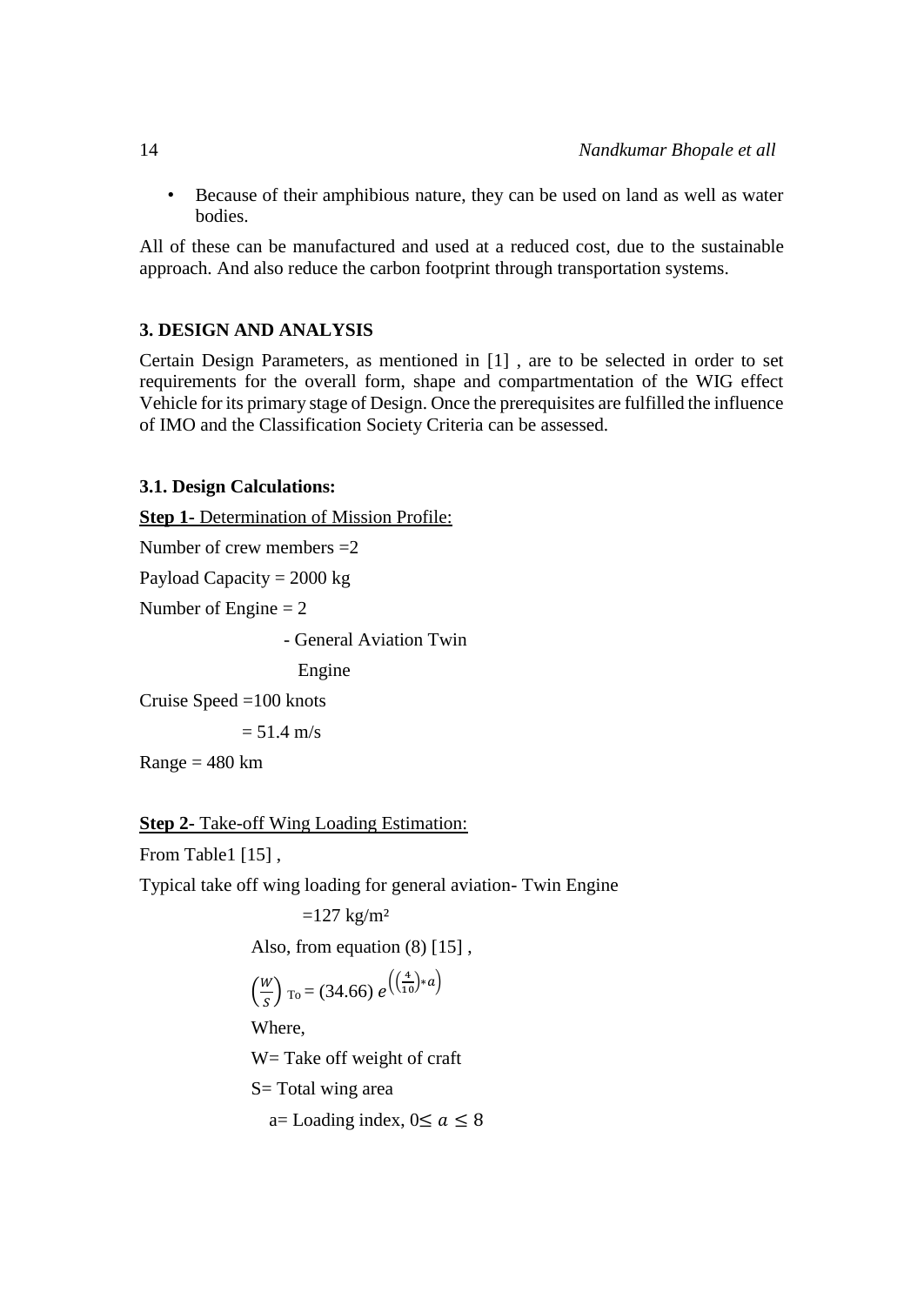For incident angle 3°

$$
\left(\frac{W}{s}\right) \text{ to} = 115 \text{ kg/m}^2
$$
  
For incident angle 4°  

$$
\left(\frac{W}{s}\right) \text{ to} = 170 \text{ kg/m}^2
$$

## **Step 3-** Aircraft Weight Constraint Analysis:

With the reference of the mission profile mentioned above the overall weight can be calculated as,

$$
W_o = W_{crew} + W_{payload} + W_{fuel} + W_{empty}
$$

Let us consider, Mission payload  $+ W_{\text{crew}}$  to be 2000 kg

∴W crew + W payload  $=$  2000 kg

According to [\[1\]](#page-18-0) crafts overall weight assumed to be,

 $W_o = W_p / k_p$ 

Where,

Wo= Weight overall of the craft

 $W_p$ = Payload weight

K<sub>p</sub>= Coefficient of payload, in general, take K<sub>p</sub> =  $0.2 - 0.3$ 

Considering k  $_p = 0.235$ ,

∴ $W_0$  = 8500 kg

Empty weight fraction, from 4.5.1. [\[15\]](#page-19-0) is given by,

$$
\left(\frac{W_e}{W_o}\right) = A. W_o^c K_{vs}
$$
  
Where,  
W<sub>e</sub> = Empty weight of craft  
For flying boat, reference Table 3 [15],  
A = 1.09 & c = -0.05  
K<sub>vs</sub> = variable sweep constant = 1.00 for fixed sweep  
:.W<sub>e</sub> = 5893 kg

**Step 4-**Determination of total Wing Area:

From Chapter 3 [3]

 $S = W_0 /$  take-off wing loading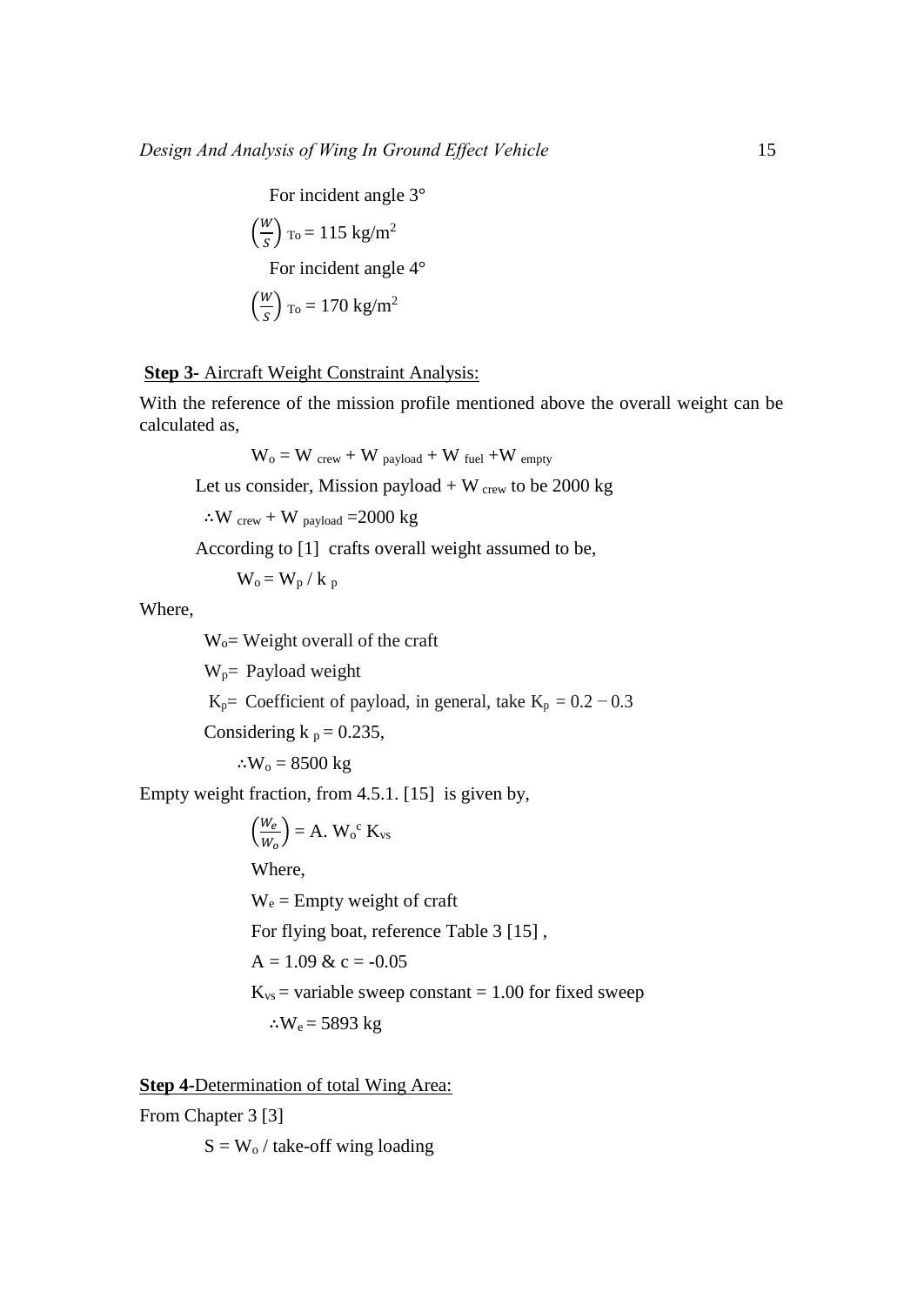$$
\therefore S = \frac{8500}{127} = 66.9 \text{ m}^2
$$

Wingspan  $= 15$  m

Mean Aerodynamic Chord = 5.71 m

Root Chord  $= 3.5$  m

## **Step 5-** Aero-foil Selection:

The WIG craft will be fitted with Clark y Airfoil, reference Chapter 6 [\[3\] ,](#page-18-1) with a thickness ratio of 18%.

### **Step 6-** Fuselage sizing:

According to parameters specified in chapter 6 [\[16\] ,](#page-19-1) the internal and external dimensions of the fuselage are calculated in the following steps. Which further help setup the layout of the payload.

For 20- 45 passenger's 3 abreast is preferred according to FAR.

No. Of passenger's  $= 20$ 

Seat width  $=$  O. 45 m

Seat Pitch / Legroom  $(P<sub>S</sub>) = 0.8$ m

Diameter of fuselage  $(D_f) =$  Cabin Width + 2 (Cabin Wall Thickness)

 $=$  [(No. of Seats in a row  $*$  Seat Width) + (No. Of Aisle  $*$  Aisle Width) + (2\*Cabin Wall Thickness)]

 $D_f = (3*0.45) + (1*50) + (2*1)$ 

$$
\div~D_f=1.87~m
$$

Nose length ratio is between 1.7-2 for 3 abreast.

 $L_N / D_f = 1.7$ Where,  $L_N$  = Nose length of the fuselage  $L_N = D_f * 1.7$ ∴  $L_N$  = 3.179 m

Rear length ratio is between 2.6-3.5 for 3 abreast.

 $L_R / D_f = 2.6$ Where,  $L_R$  = Rear length of the fuselage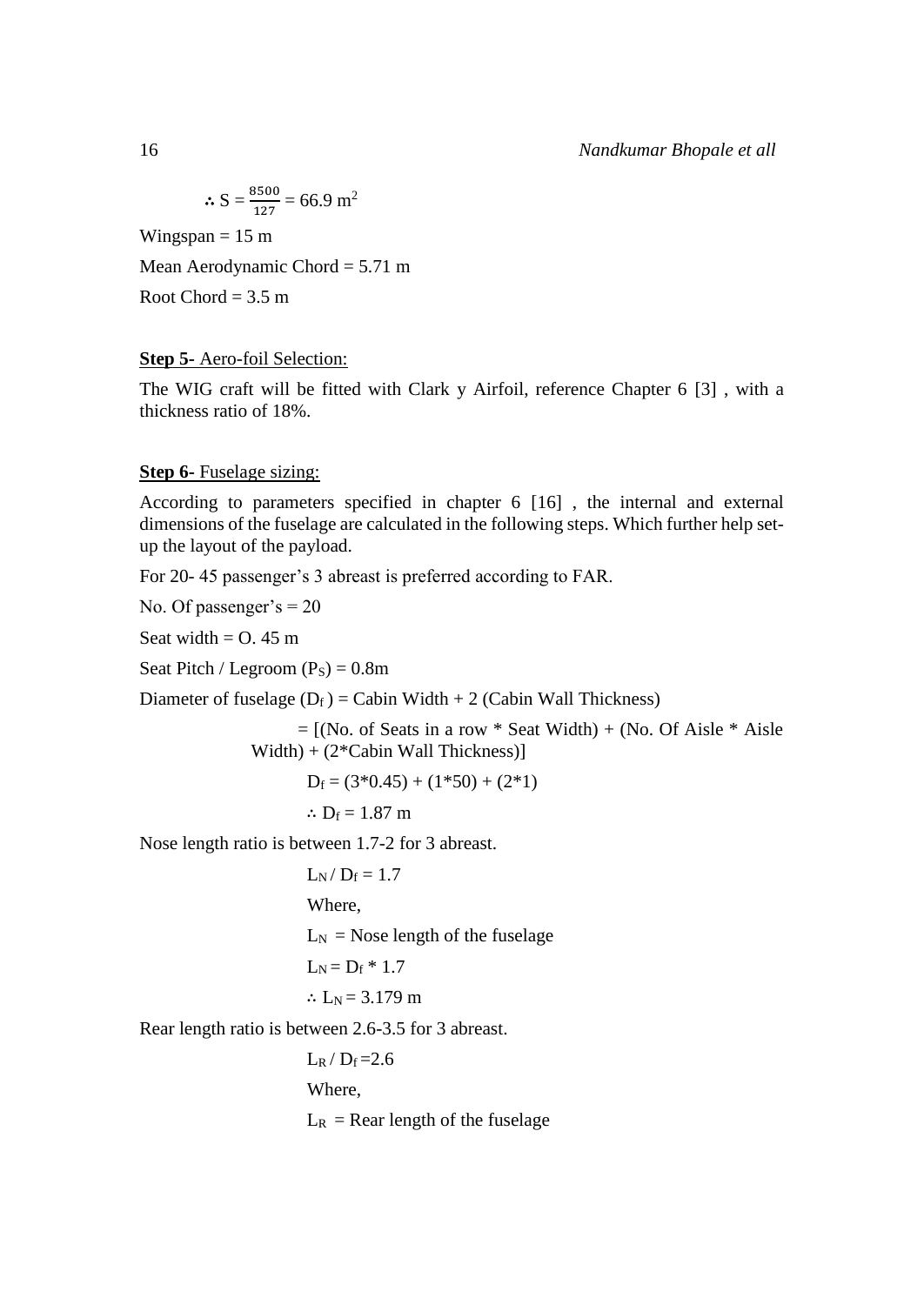$$
L_R = D_f * 2.6
$$
  
:.  $L_R = 4.86$ m

Nose Cone Angle  $(\alpha)$  can be determined by,

$$
\tan\left(\frac{\alpha}{2}\right) = \frac{(\mathrm{D}_{\mathrm{f}}/2)}{\mathrm{L}_{\mathrm{N}}}
$$

$$
\therefore \alpha = 32.78^{\circ}
$$

Cabin Length (Lc),

$$
LC = (no. of rows* PS) + (No. of doors * door width)
$$
  
= (7\* 0.8) + (1\*8)  

$$
\therefore LC = 6.4 m
$$

Length of fuselage  $(L_f)$ ,

$$
L_f = L_C + L_N + L_R
$$
  

$$
\therefore L_f = 14.439 \text{ m}
$$

## **Step 7-** Design of Horizontal Tail:

Horizontal tail arm optimum, equation (2) [\[17\] .](#page-19-2)

L <sub>opt</sub> = k<sub>c</sub> 
$$
\sqrt{\frac{4 \bar{c} S V_H}{\pi D_f}}
$$
  
V<sub>H</sub> = Horizontal tail volume=0.44  
D<sub>f</sub> = diameter of fuselage =1.9m  
 $\therefore$  L<sub>opt</sub> = 10.54

Area of horizontal stabilizer, equation (3) [17].

$$
S_h = \frac{V_H * S * c}{L_{opt}}
$$
  
Where,  

$$
S_h = \text{Area of horizontal tail}
$$
  

$$
\therefore S_h = 15.7 \text{ m}^2
$$

NACA4412 Air-foil is selected for Horizontal Stabilizer.

**Step 8-** Design of Vertical Tail:

Assuming  $\frac{S_v}{S} = 0.08$ , reference [17].

Where,

 $S_v$  = Area of vertical tail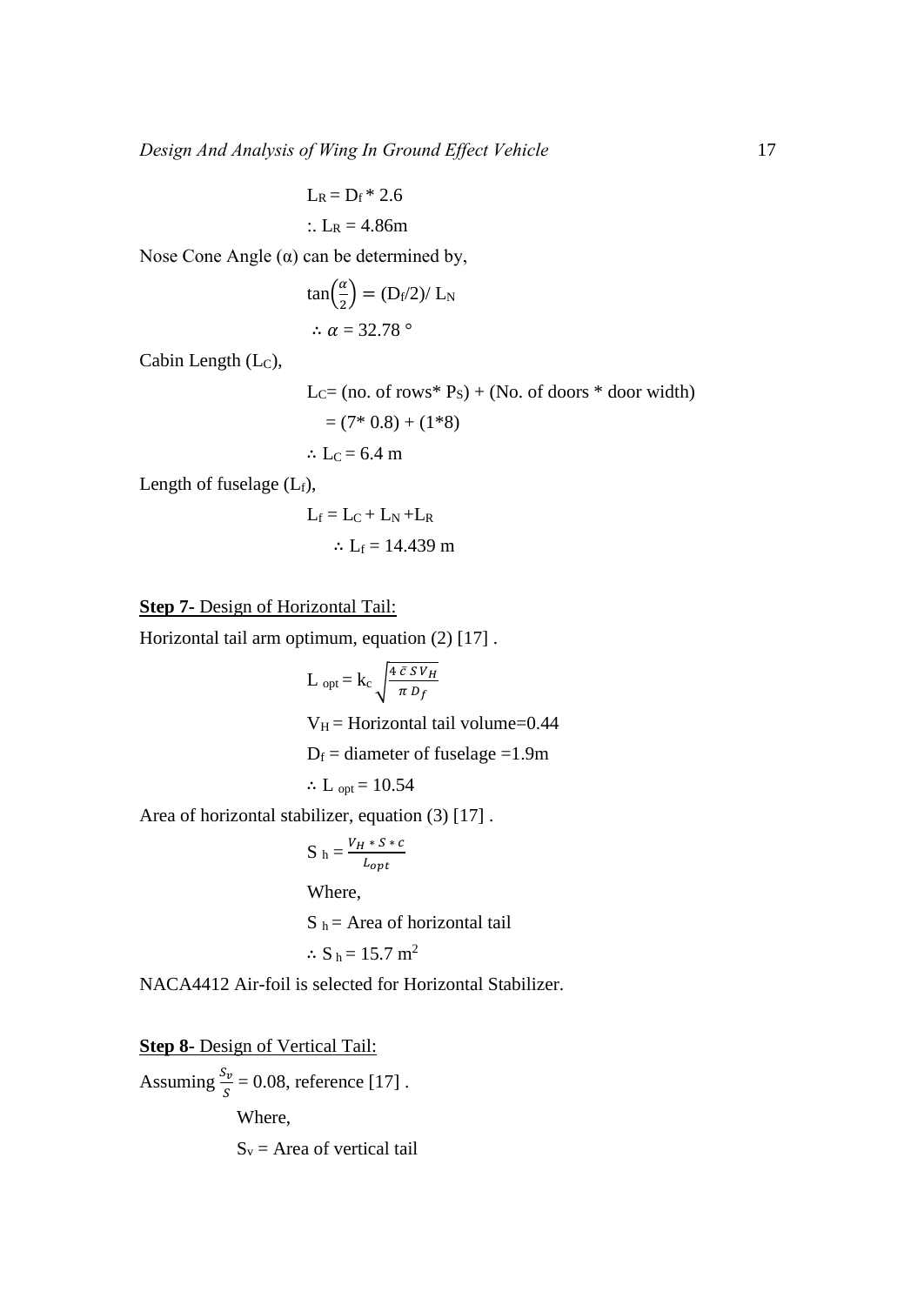$\therefore$  S<sub>v</sub> = 5.28 m<sup>2</sup> Vertical span of airfoil  $(b_v)$  from [17],  $b_v = \sqrt{S_v * A_r}$ 

 $= 2.71 \text{ m}$  $L_v =$  Vertical tail arm

$$
\therefore L_v = 9 \text{ m}
$$

NACA 0012 Airfoil is selected for Vertical stabilizers.

#### **Step 9-** Power Required to Cruise:

From reference [\[18\] ,](#page-19-3) we have,

$$
P = \frac{1}{2} \rho V^3 S C_D + \frac{\omega^2}{0.5 \rho V S} \left(\frac{1}{\pi e A}\right)
$$

Where,

 $P = Power required to cruise$  $V =$  Velocity in knots  $C_D$  = Drag coefficient  $\rho$  = Density of sea water For  $V = 120$  knots ∴  $P = 1050$  hp

**Step 10-** Design of Propeller:

According to the Chapter  $4 \left[ 16 \right]$ , the lift coefficient (C<sub>L</sub>) is given by,

 $C_{L} = W_{o}/(0.5 \rho V_{c}^{2} S)$  $C<sub>L</sub>= 8500/(0.5 *1.225 * 51.4<sup>2</sup>* 66.9)$ ∴  $C_L$ = 0.0785

And the drag polar with reference to Chapter 3 [\[3\]](#page-18-1) is calculated by,

$$
log_{10} S_{Wet} = c + d^*(log_{10} W_{To})
$$

where,

 $S<sub>Wet</sub>$  = Wetted Area  $W_{To}$  = Take-off weight of craft ∴  $log_{10} S_{Wet} = 3.265$ ∴ S<sub>Wet</sub> = 1840.772 m<sup>2</sup>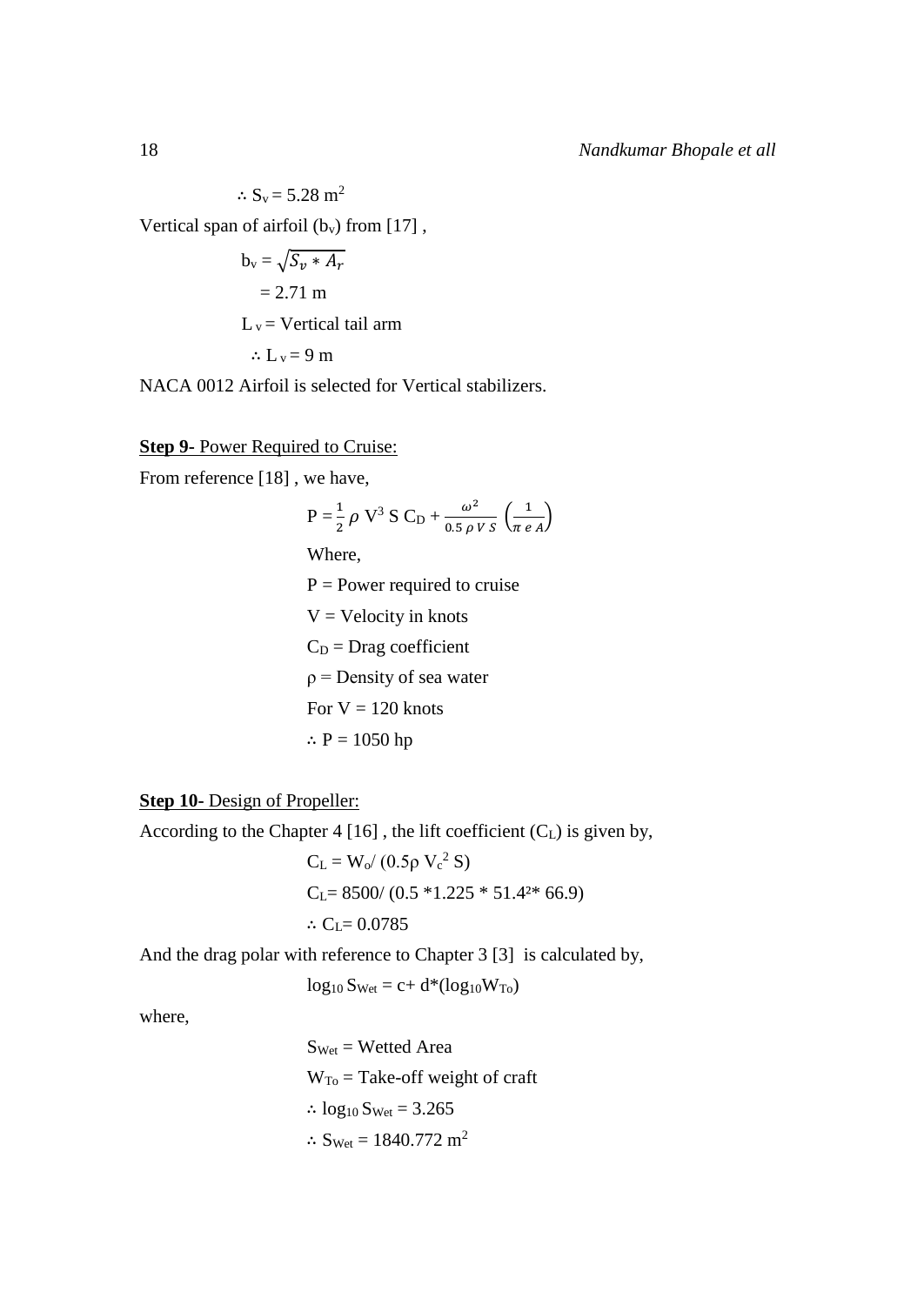$$
log_{10} f = a + b * log_{10} S_{Wet}
$$

Where,

f = the equivalent parasite area  
a= -2.3979 & b= 1  

$$
\therefore \log_{10} f = 0.8671
$$

$$
\therefore f = 7.3687 \text{ m}^2
$$

From equation (16) [3],

$$
C_D = C_{D,O} + (C_L^2 / \pi Ae)
$$

Where,

$$
C_{D,O} = f / S
$$
  
= 7.3637 / 66.9  
∴ C<sub>D,O</sub> = 0.1101  
∴ C<sub>D</sub> = 0.123

From Chapter 4 [\[16\]](#page-19-1) we have,

Thrust Horse Power,

$$
THP = 0.5 *_{\rho} * V_{c}^{2*}C_{D} * S
$$

Where,

$$
V_c = 51.4 \t S = 66.9m2
$$
  
C<sub>D</sub>= 0.123  $\rho$ = 1.225 kg/m<sup>3</sup>  
 $\therefore$  THP = 684426.23 W = 684.426 KW

LS3 max power at  $5000$  rpm = N

Assuming efficiency,  $n_p = 0.8$ 

```
BHP = THP / n_p
```
Where,

BHP = Braking horsepower

```
= 684.426 / 0.8
```
∴ BHP = 855.53KW

Hub dia. = 0.17\* 7.2= 1.224 m

For LS3,

N=5000 max power ∴ n =5000/ 60 = 83.33 rps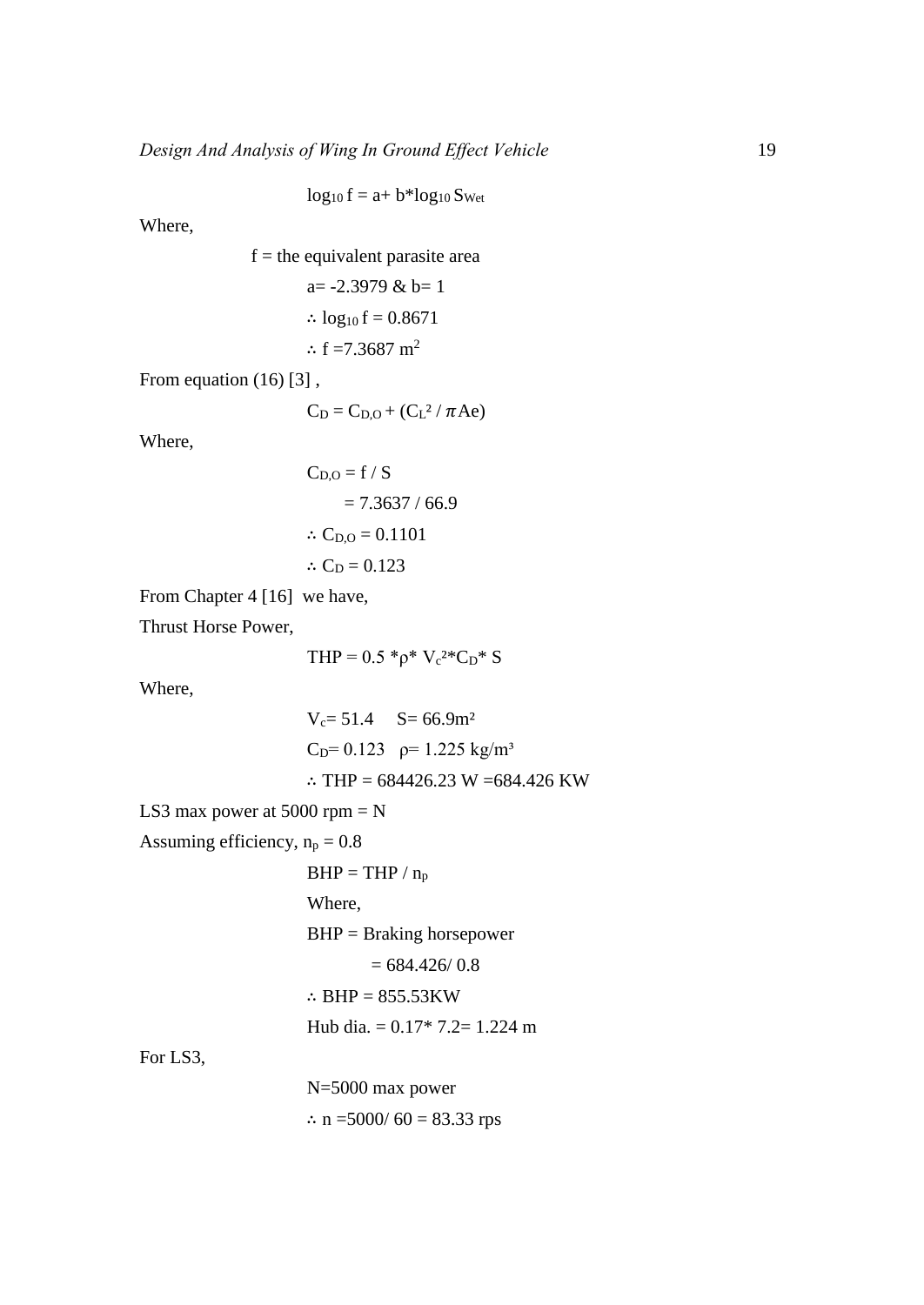$$
C_S = V_c \left( \rho / \, BHP^* \, n^2 \right)^{1/5}
$$
  

$$
\therefore C_S = 0.594
$$

For  $C_s$  according to the graph on page no. 5, Chapter 4 [16], the value of Advance ratio was found out to be,

$$
J\!\!=0.25
$$

Also,

$$
J{=V_c\,/\,n^*d}
$$

Estimate diameter of propeller (d),

∴ d= 2.46m

Since power required is more, we make use of 4 blade propellers.

No. Of blade= 4

Reason for selection is the stability, larger engine and more powerful engine requires more no. of blades.

Air-foil Selection: According to reference [\[19\] ,](#page-19-4)

For maximum L/D ratio which is the case for obtaining ground effect, we selected airfoil from NACA 4-digit family. Since, the available Air-foils in Software Java Prop is Clark Y, it is assumed to be ideal for our propeller.

According to reference [\[20\] ,](#page-19-5)

For maximum efficiency, angle of attack of propeller should between 2° to 4°. Hence, we select 3° angle of attack.

# **Step 11-** Buoyancy, Centre of Buoyancy and Float dimensions:

Amphibious aircraft use a boat hull as their primary water operation method. Hence, according to [\[21\]](#page-19-6) a reserve buoyancy of 150% is considered for the craft to float.

Using Archimedes principle for floating bodies,

1.5  $W_0 = \rho V$ 

Where,

 $W<sub>o</sub> = overall weight of the craft$ 

 $\rho =$  density of sea water =1025 kg/m<sup>3</sup>

 $V =$  volume of water displaced

$$
\therefore \Psi = 12.439 \text{ m}^3
$$

The centre of mass of the submerged part of the craft is considered to be the centre of buoyancy (CB). Hence, the distance between the CG and CB  $(h_{CB})$  is obtained from the initial design of craft.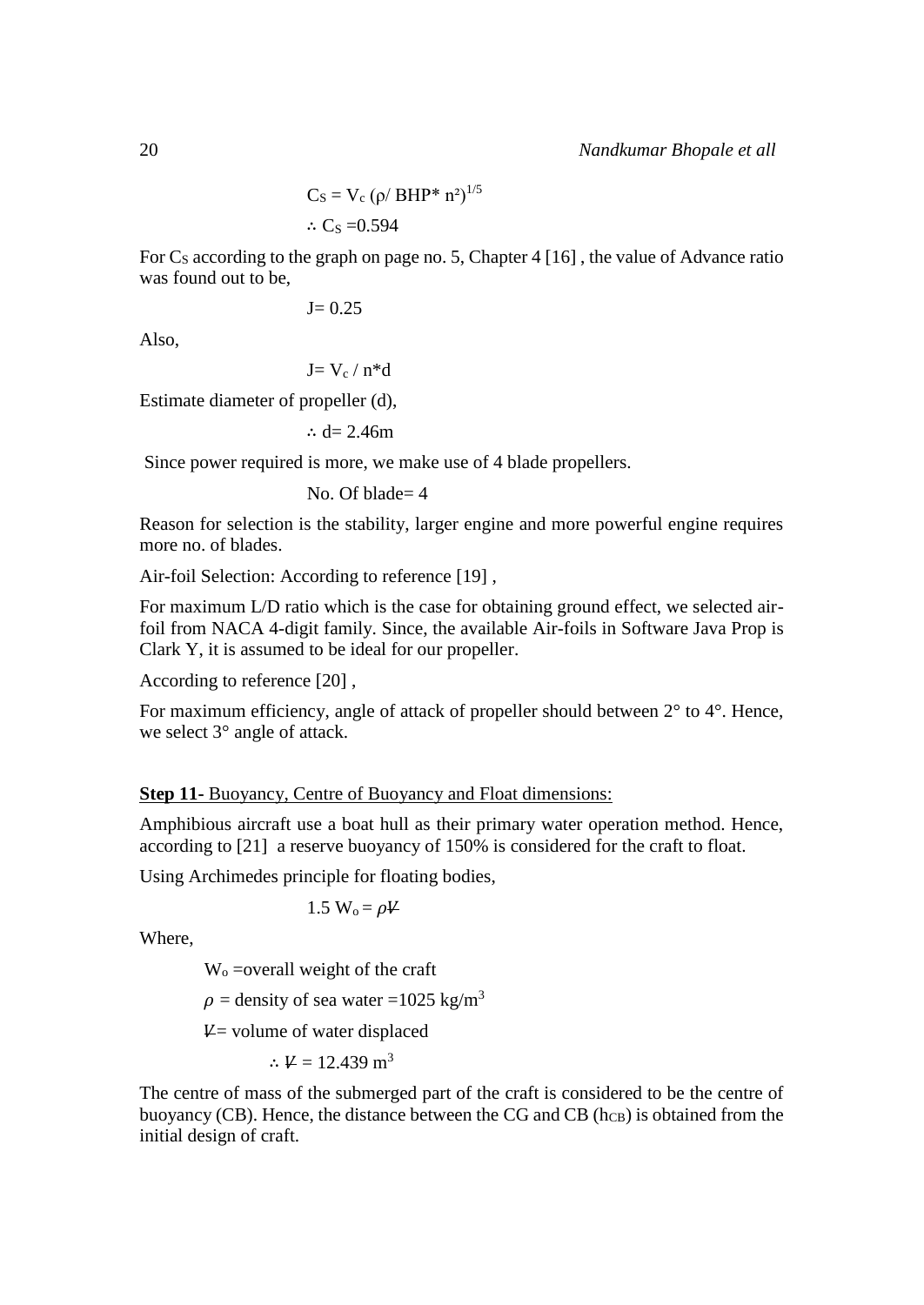$h_{CB} = 0.434$ m

The metacentric height is obtained from equation (C3-13) [13],

 $h_{MC} = K^3 \sqrt{W_0}$ 

Where,

 $h_{MC}$  = metacentric height

 $K = constant according to the type of sequence$ 

 $=1.0$  (for flying boat with wingtip floats)

 $W_0$  =overall weight of craft =8500 kg

$$
\therefore h_{MC} = 17.6m
$$

Calculation for float dimensions: -

From Chapter 3.1.3 of [\[22\] ,](#page-20-0) the breadth of the float (B) is given by,

$$
B = \sqrt[3]{\frac{Ds}{2}}
$$

Where,

 $D_s$  = water displaced by single float in ft<sup>3</sup>.

Since the float will not be the main floating device of the wig craft, it is assumed that total buoyancy forces the float will account to is 10%.

$$
\therefore D_s = 0.1 * (W_0 / \rho)
$$

$$
= 29.28 \text{ ft}^3
$$

$$
\therefore D_s = 0.8 \text{ m}^3
$$

Hence,

$$
B = 2.44 \text{ ft}
$$

$$
\therefore B = 0.7437m
$$

The distance between the floats  $(S_f)$  is considered to be 15m.

 $S_f = 15m$ 

From equation (C3-16) [13]

$$
S_f = (0.2679 * W_0^{2/3})/\sqrt{L*B}
$$

Where,

 $L =$ Length of float

∴L = $1.842m$ 

From [\[13\]](#page-19-7) recommended heel angle  $(\theta)$  is between  $1^{\circ}$ -4°. We consider,

 $\therefore \theta = 2^{\circ}$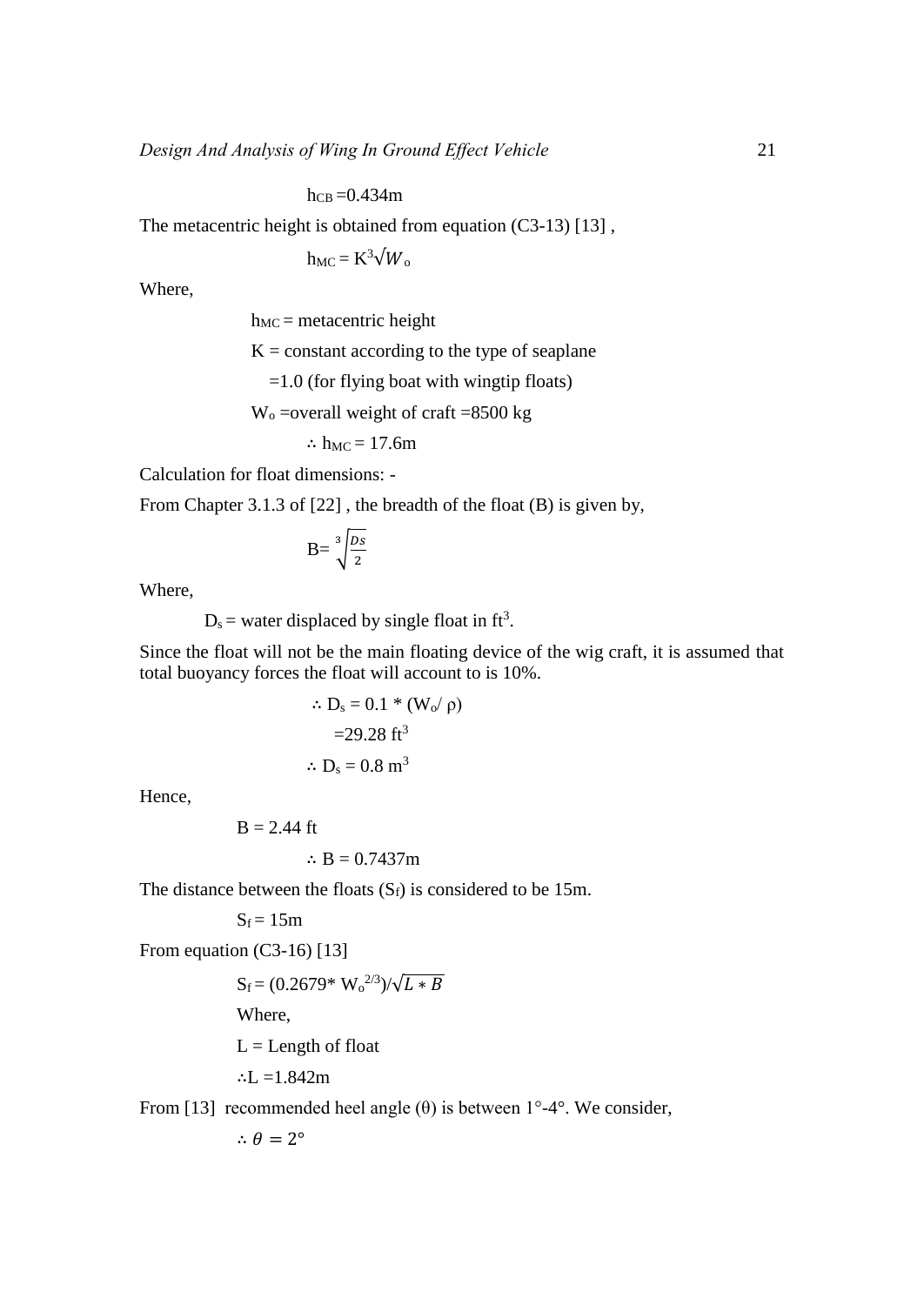Height of float from the bottom of the craft (h) can be obtained by,

 $h = S_f/cot \theta$ ∴  $h = 0.2346m$ 

# **3.2. List of Materials**:

- 1. High-performance riveted Aluminium plate.
- 2. Magnesium Alloy.
- 3. Titanium.
- 4. 60-series Aluminium Alloy.
- 5. 304 grade Stainless Steel.
- 6. Composite material

# **3.3. Stages of Design of WIG Effect Vehicle:**



**(a) Front view**



**(b) Side view**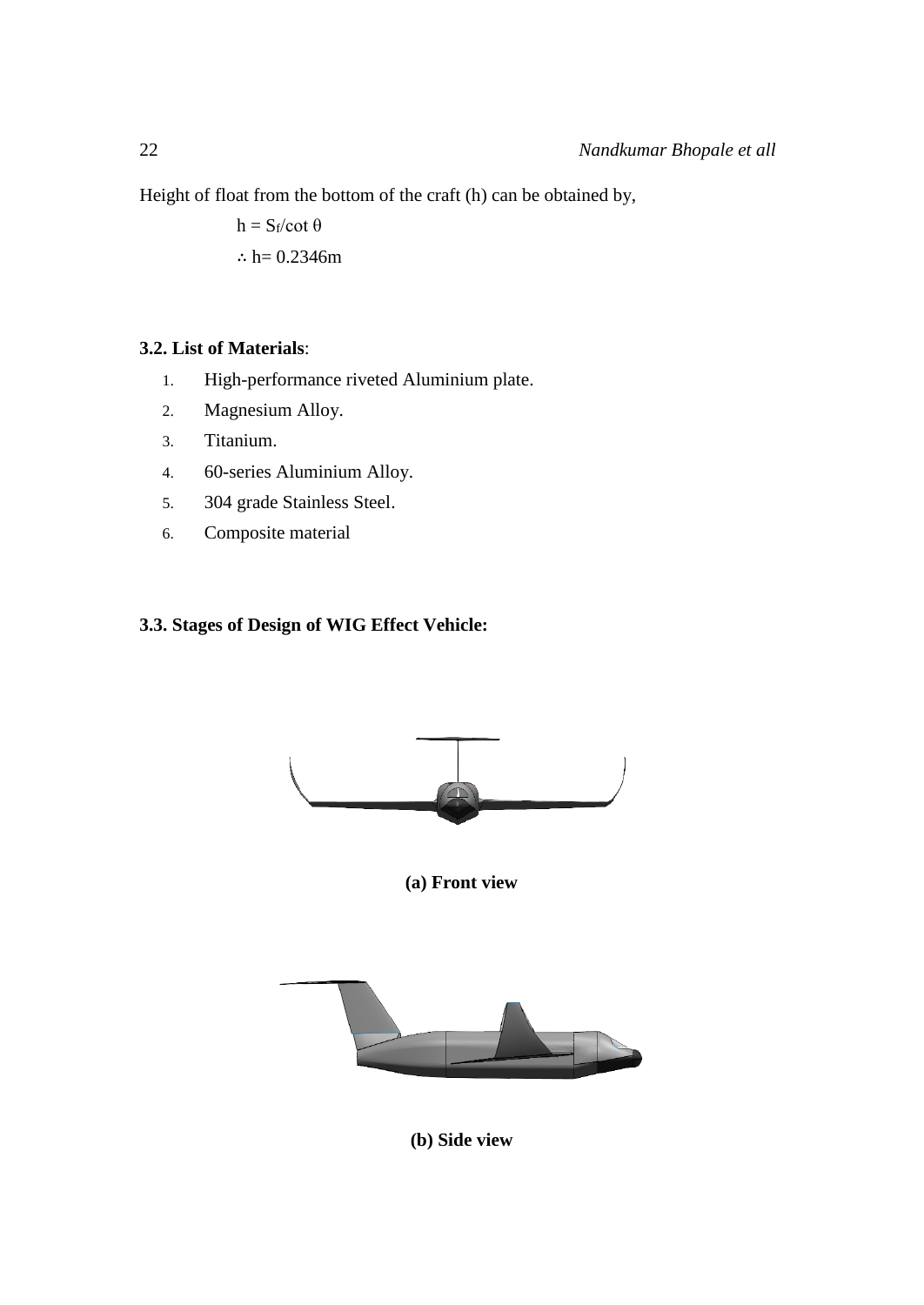

**Figure. 1**: Initial design of the WIG effect vehicle based on the calculations.

The Fig 1, shows the initial design of the WIG effect vehicle, for which the parameters and dimensions obtained from the calculations mentioned in 3.2. In further stages addition of components was done.



**(a) Front view**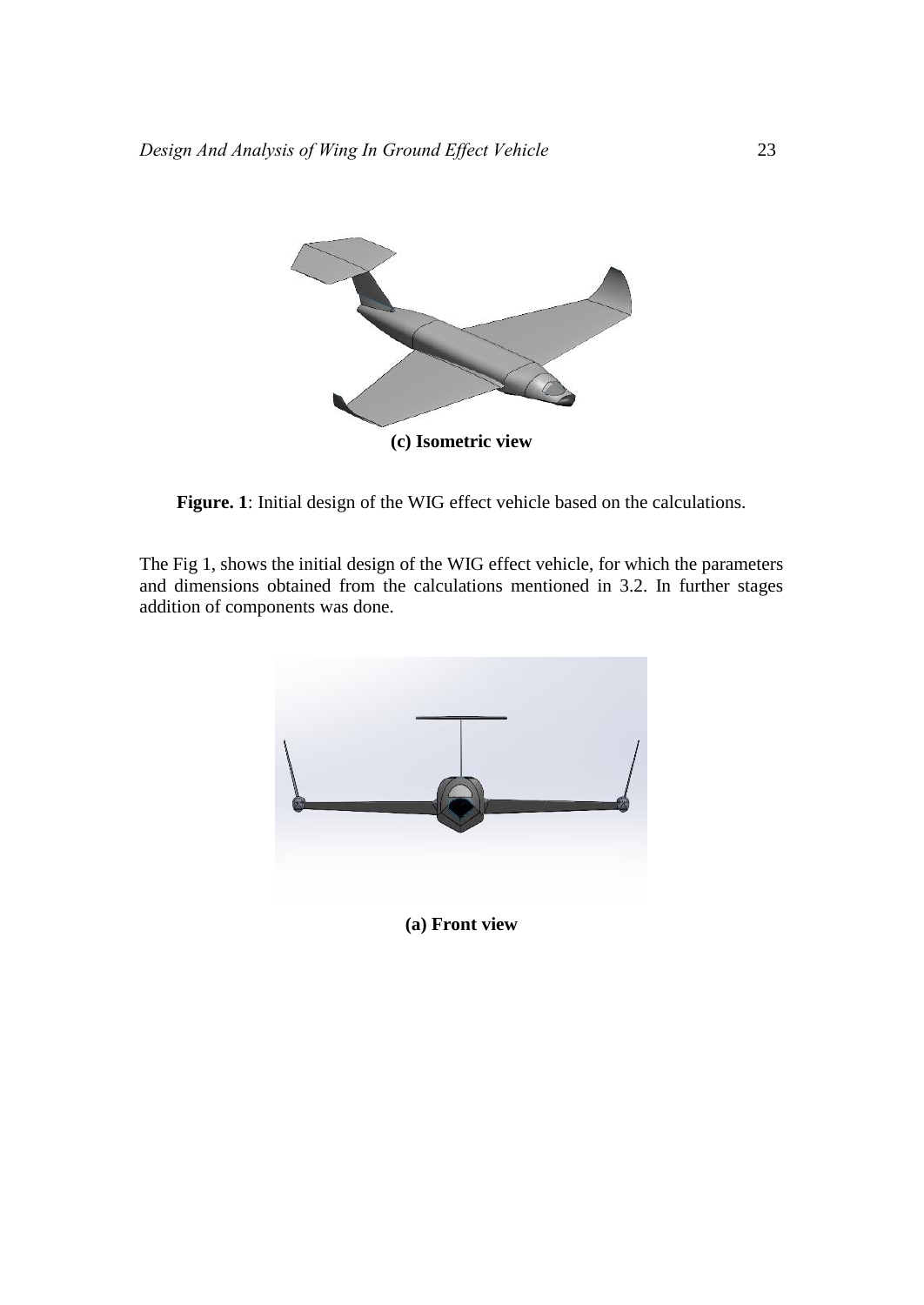

**(b) Side view**



**(c) Isometric view**

**Figure. 2:** Advancement according to analysis and floats added at wingtips of the WIG effect vehicle.

As shown in Fig 2, the changes in design of the outer body were craft were made according to the analysis obtained from the initial stage of design. Fig 2 also depicts the floats added at the wingtips for increasing the safety and stability of the WIG effect vehicle.

After the optimization of the design shown in Fig 2 and addition of propellers, the final design of the WIG effect vehicle is acquired which is shown in Fig 3.



**(a) Front view**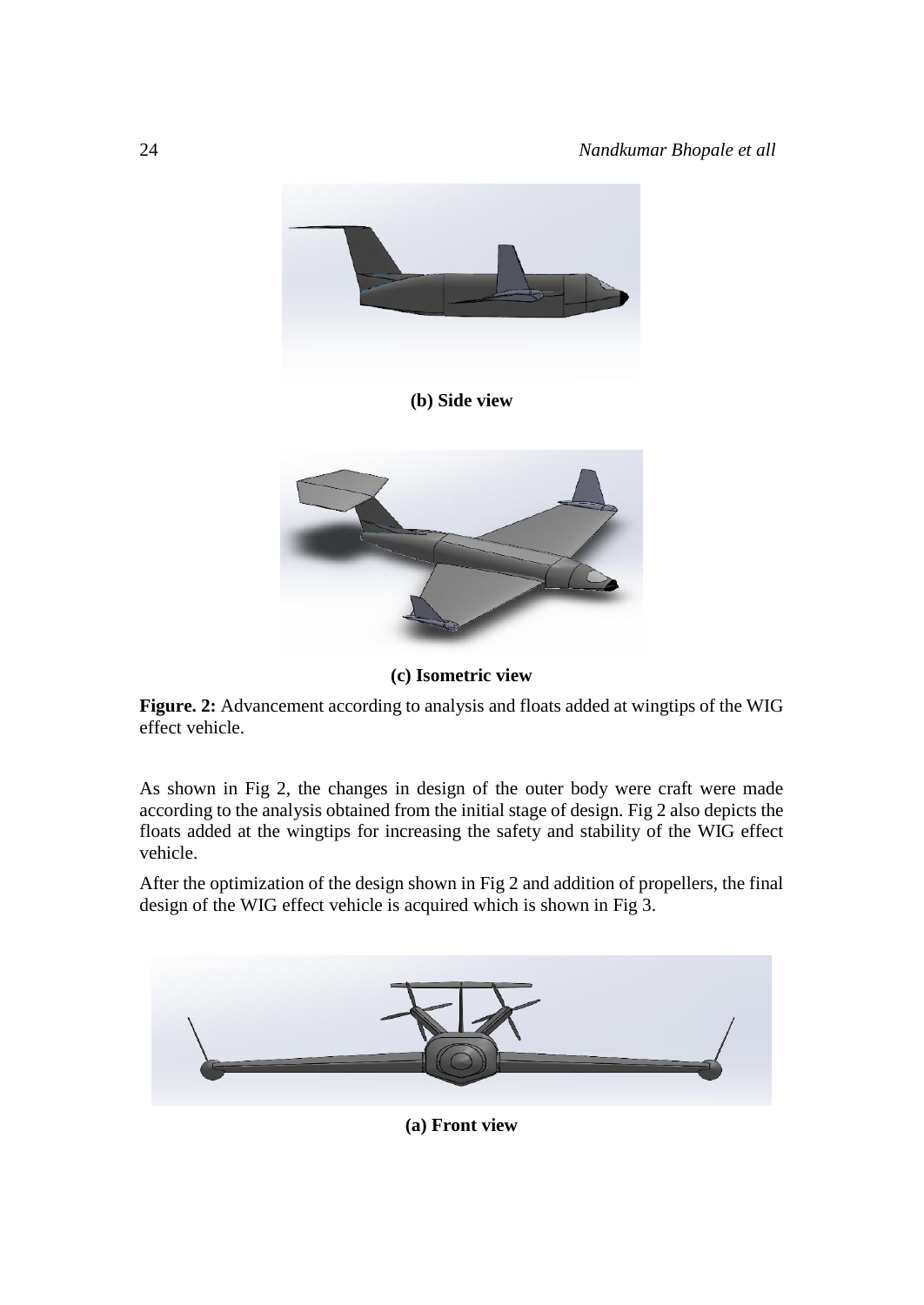



Final analysis was conducted on the design shown below in Fig 3 and corresponding results were obtained. The process of analysis of the vehicle is explained in detail in the following part.

# **3.4. Analysis:**

Ansys was the software selected for analysis, as it offered us values of lift and drag; in order to determine whether ground effect was produced or not. Ground effects occurs at a close proximity to the ground. As an aircraft is flying closer to the surface, the lift increases with reduced drag. The induced drag which is perpendicular to the lift increases. This phenomenon is termed as ground effect. Thus, the closer the plane to the ground, the maximum ground effect is produced. This means that at some ground clearance, the plane would operate at highest efficiency. Based on that parameter, the objective of our analysis was decided.

## *Objective:*

The values of lift and drag coefficients were calculated in at two h/c ratio. The h/c ratio is also termed as ground clearance which is the distance from the lowest point on the aircraft to the ground surface. By varying the values of the ground clearance, we would get an idea regarding the amount of lift generated and drag produced and we can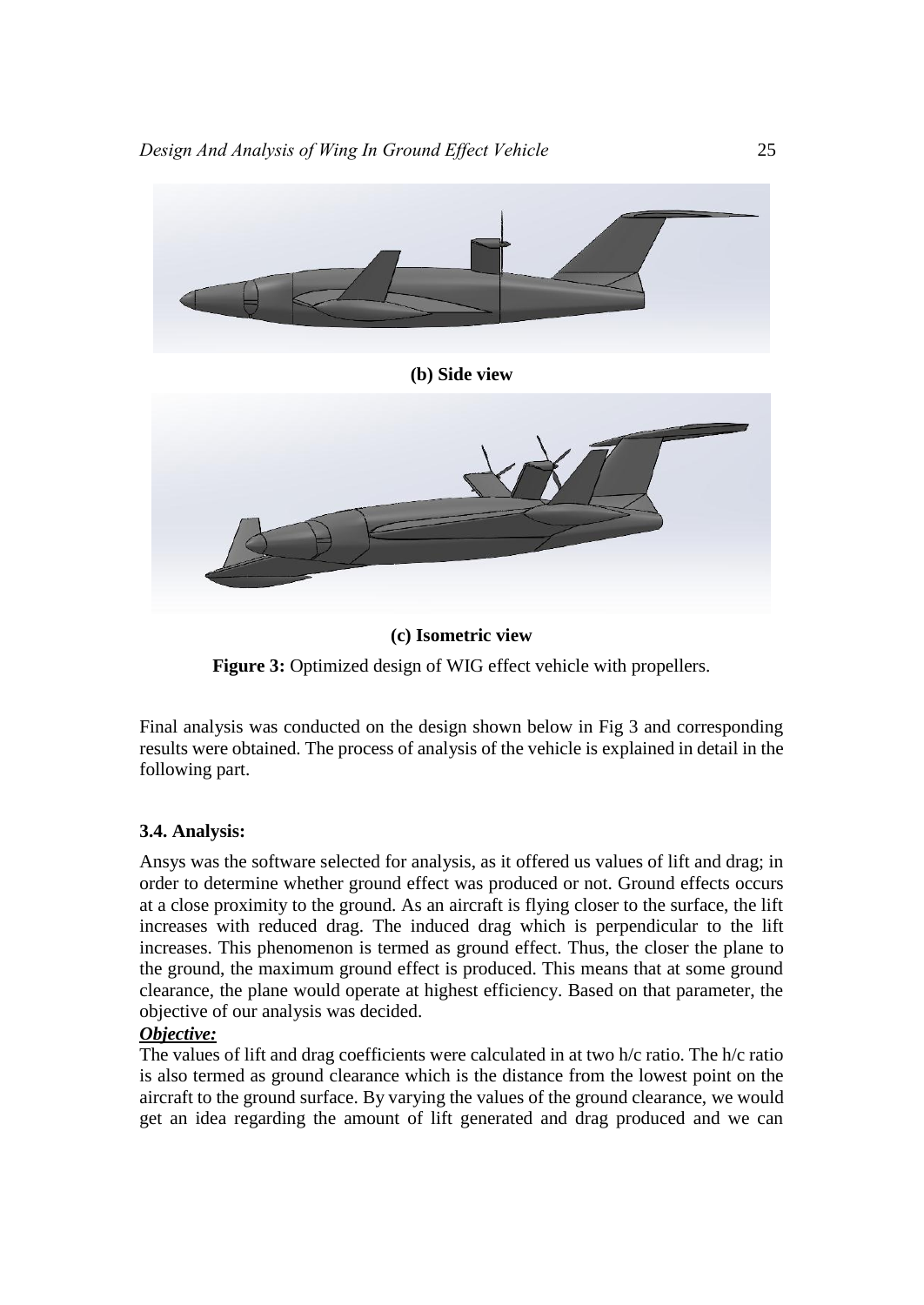compare the values between the two cases. Hence, it was decided to do the analysis at 2 h/c ratios, namely: 0.25 and 1.64 1<sup>st</sup> case:  $h/c = 0.25$ Here  $c =$  chord length  $c= 6.1$ Therefore,  $h= 1.525$  m  $2<sup>nd</sup> case:$  $h/c = 1.64$  $C = 6.1$ Therefore,  $h=10 \text{ m}$ 

## *Methodology:*

The aerofoil used for our craft were placed in the DesignModeler. The aerofoil was enclosed in a rectangular boundary. Then, the edge on the left-hand side was subjected to an inlet velocity of 41 m/s and the aerofoil was placed at distances 1.525m and 10m respectively in two cases. The right-hand side edge was defined for the outlet air. And analysis was carried out. The aerofoil spline parameters were imported from a text file after specifying the chord length, thickness ratio and angle of attack under normal operation. Below in Fig. 4 the boundary conditions for case (1) i.e.  $h= 1.525m$  was defined.



**Figure. 4**: Definition of boundary conditions for case 1.

#### *Meshing:*

The meshing is the process of splitting the domain into discrete number of elements in order to obtain solution. Meshing is the key towards obtaining accuracy from CAE analysis.

The meshing used for our model includes the parameters mentioned in Table 1 mentioned below:

Table 1: Parameters considered for analysis of the final design. Physics preference CFD

| 1 hysics preference | $\sim$ |
|---------------------|--------|
| Solver preference   | Fluent |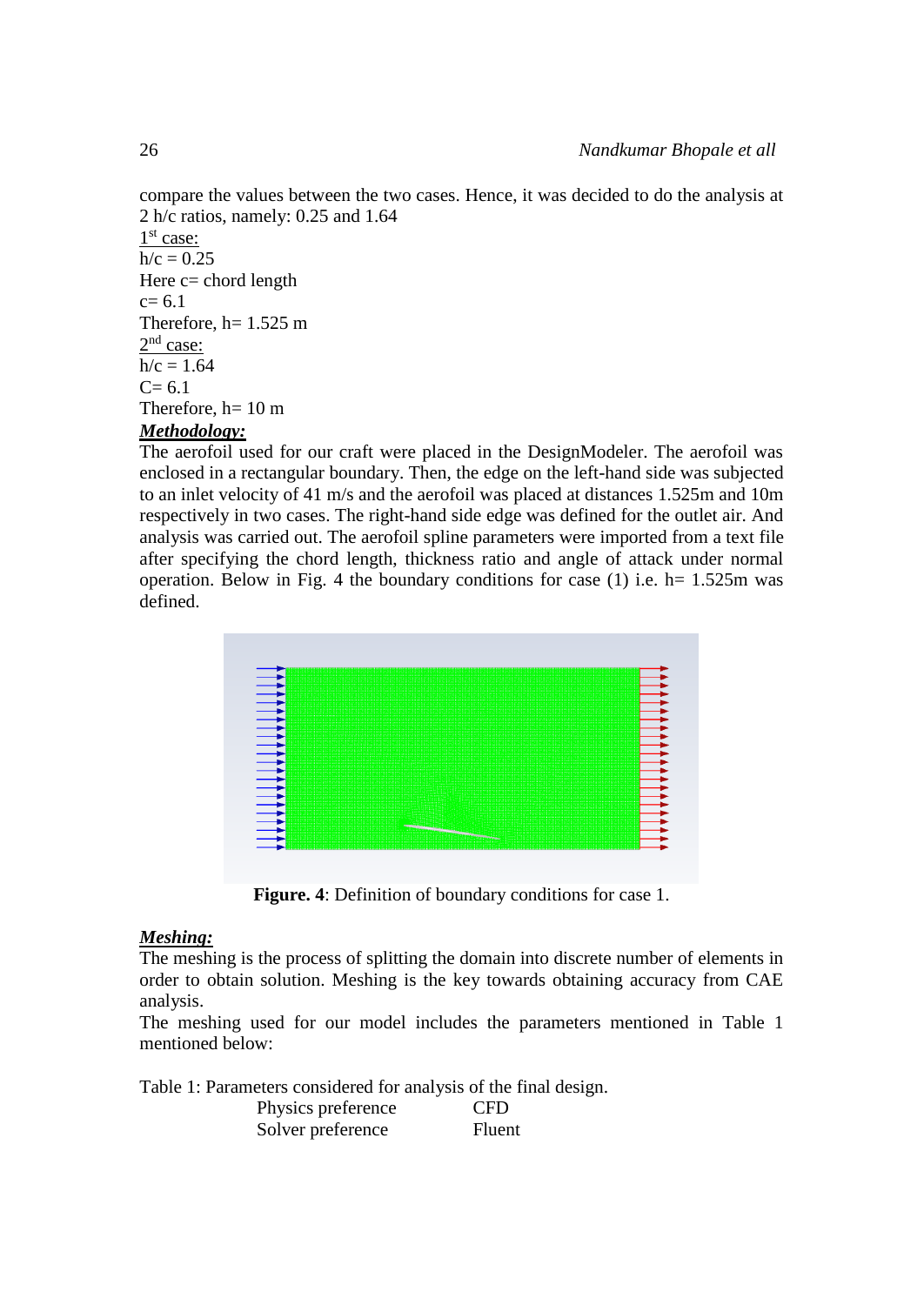| Element order | Linear    |
|---------------|-----------|
| Element size  | 9.e-002 m |

The remaining parameters were set to default. Fig. 5 below shows the meshing of aerofoil of case (2) i.e. h= 10m according to the parameters considered from the table mentioned above.



**Figure. 5**: Meshing for aerofoil at height 10m.

# *Solver parameters:*

Solver used: Ansys fluent Model used: k- epsilon viscous Medium: Air Inlet velocity: 41 m/s Results definition: Coefficient of lift and coefficient of drag.



**Figure. 6**: Pressure diagram for h=1.525m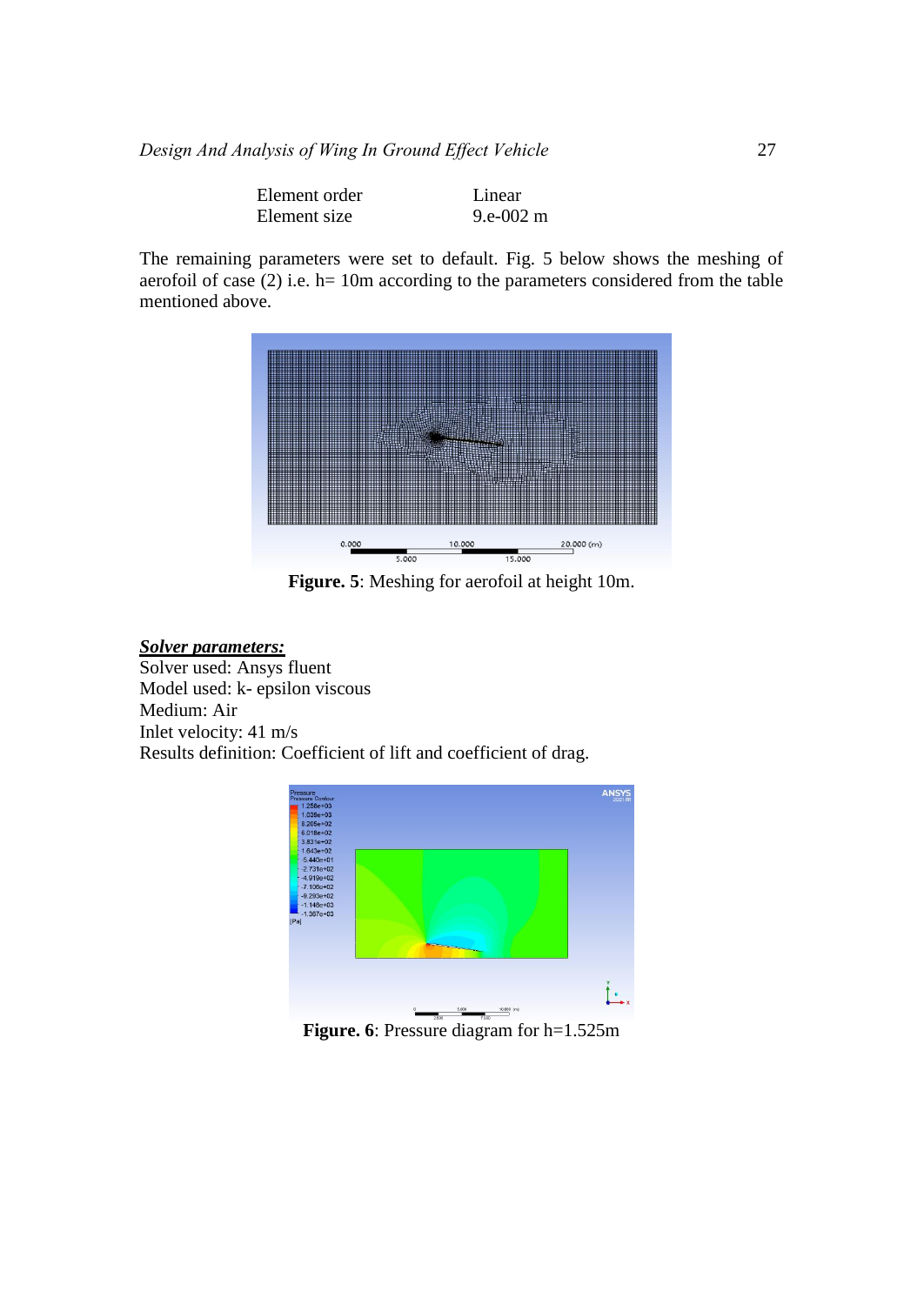

**Figure. 9:** C<sub>L</sub> results for case (2).

# *Results and Analysis:*

The results of the analysis are shown in the figures above. It can be seen from the Fig. 6, that in the 1st case, that is, at height 1.525m above the ground surface, the pressure distribution is more on the extreme end. In simpler words, one can actually observe the high pressure developed along the lower section of the aerofoil while low pressure formation can be seen on the upper section of the aerofoil. This is a prerequisite for achieving ground effect. The coefficient of lift generated in the first case can be seen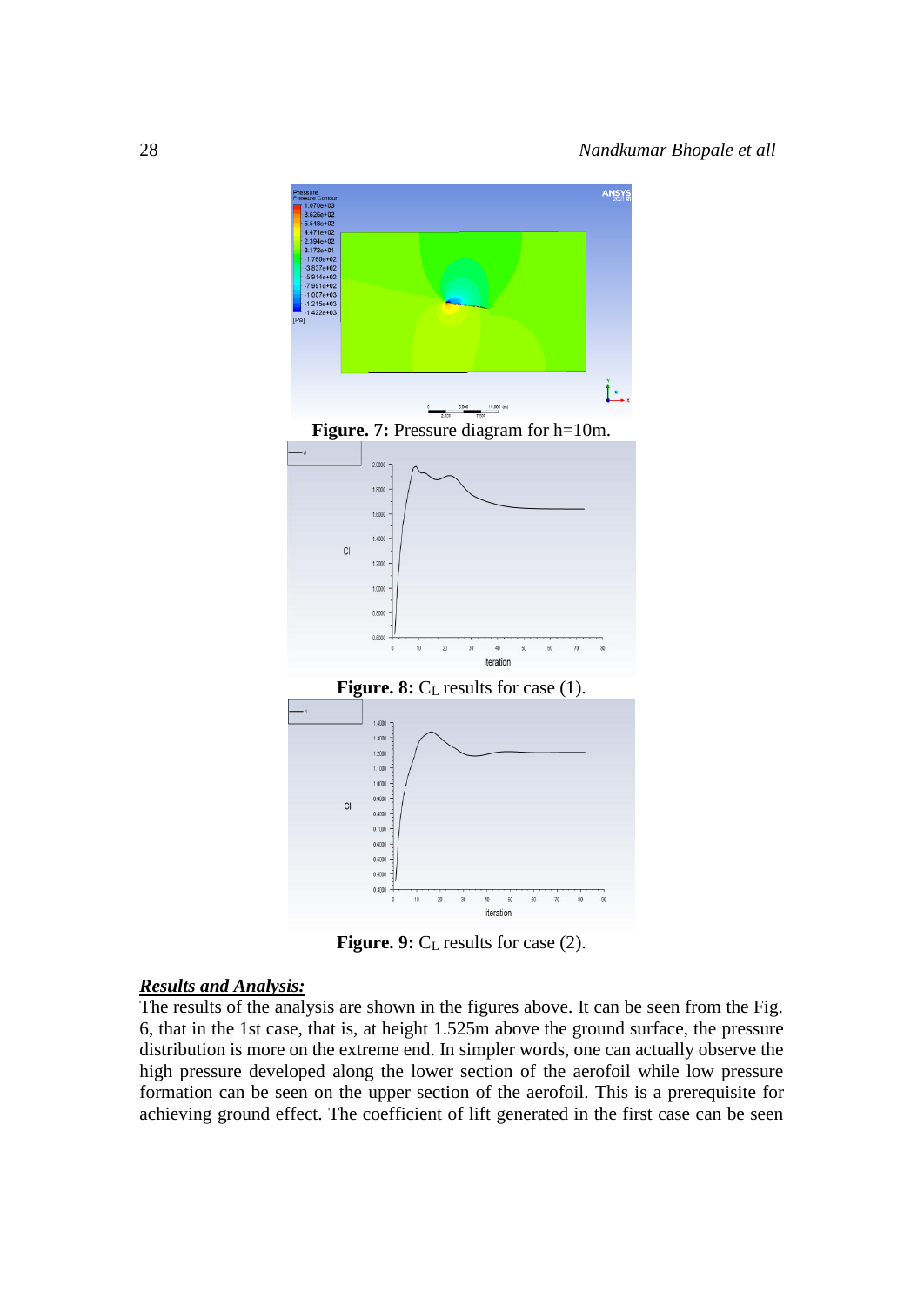from Fig. 8. This is a graph which shows the approximations considered in 500 iterations. The final value of lift coefficient turned out to be 1.64.

In the second case of height 10 metres above the ground surface, it can be seen from Fig. 7 that the pressure distribution is significantly sparse in comparison to the 1st case. The high-pressure formation at the lower section is less even if we compare to the upper section of the aerofoil in case 1. The graph shown in the Fig. 9 denotes the lift coefficient values under 500 iterations on ANSYS Fluent solver. The lift coefficient achieved is significantly less at 1.2 in comparison to case 1.

#### **4. CONCLUSION:**

Hence, this paper provided a detailed procedure of preliminary design of a wing in ground effect craft. Considering the fact that the craft is essentially a combination of a boat and a plane, a lot of parameters were needed to be considered. Finally, analysis was performed in order to determine whether ground effect can be achieved with our aerofoil selection. Given to the fact that the power train used is essentially twin car engines, it can be said that the craft has relatively less fuel consumption than a conventional airplane or a ship which might be used for similar application and for similar payload requirements.

WIG craft offer a lot of advantages over ships. WIG crafts may be difficult to detect by mines or sonar, making them suitable for crossing minefields and mine clearance. WIG crafts allow for high speed marine transportation at 100 knots in comfort, without water contact, slamming shock, stress, wake, wash or seasickness. These crafts are extremely fuel efficient. The ability of WIG crafts to handle sea state opens the potential usage to coastal, inter island, and major rivers. There are benefits of zero water contact such as no sea motion or sea sickness. Low fatigue for passengers. There is a tremendous potential for this technology to be developed further using modern sustainable means of propulsion. Further improvement in this technology can bring about massive leaps in long distance oceanic transportation as it would be considerably cheaper than a plane while being faster than a conventional ship. We believe that this paper had been fruitful as a means to guide others for their research in this field of Aerospace.

#### **REFERENCES:**

- <span id="page-18-0"></span>[1] Liang Yun, Alan Bliault, Johnny Doo, 2010, "WIG Craft and Ekranoplan", Spriner.
- [2] Halloran, M., and S. O'Meara. 1999, "Wing in ground effect craft review", Australia Aeronautical and Maritime Research Laboratory. DSTO-GD-0201, Australia.
- <span id="page-18-1"></span>[3] Nita B Shah, 2011, "Design of a Hoverwing Aircraft".
- [4] H. Wanga, C. J. Teoa, B. C. Khooa, C. J. Goha, 2013 "Computational Aerodynamics and Flight Stability of Wing-In-Ground (WIG) Craft" Elsevier Ltd.
- [5] M. Mobassher Tofa, Adi Maimun, Yasser M. Ahmed, Saeed Jamei, Agoes Priyanto, and Rahimuddin, 2014,"Experimental Investigation of a Wing-in-Ground Effect" The Scientific World Journal.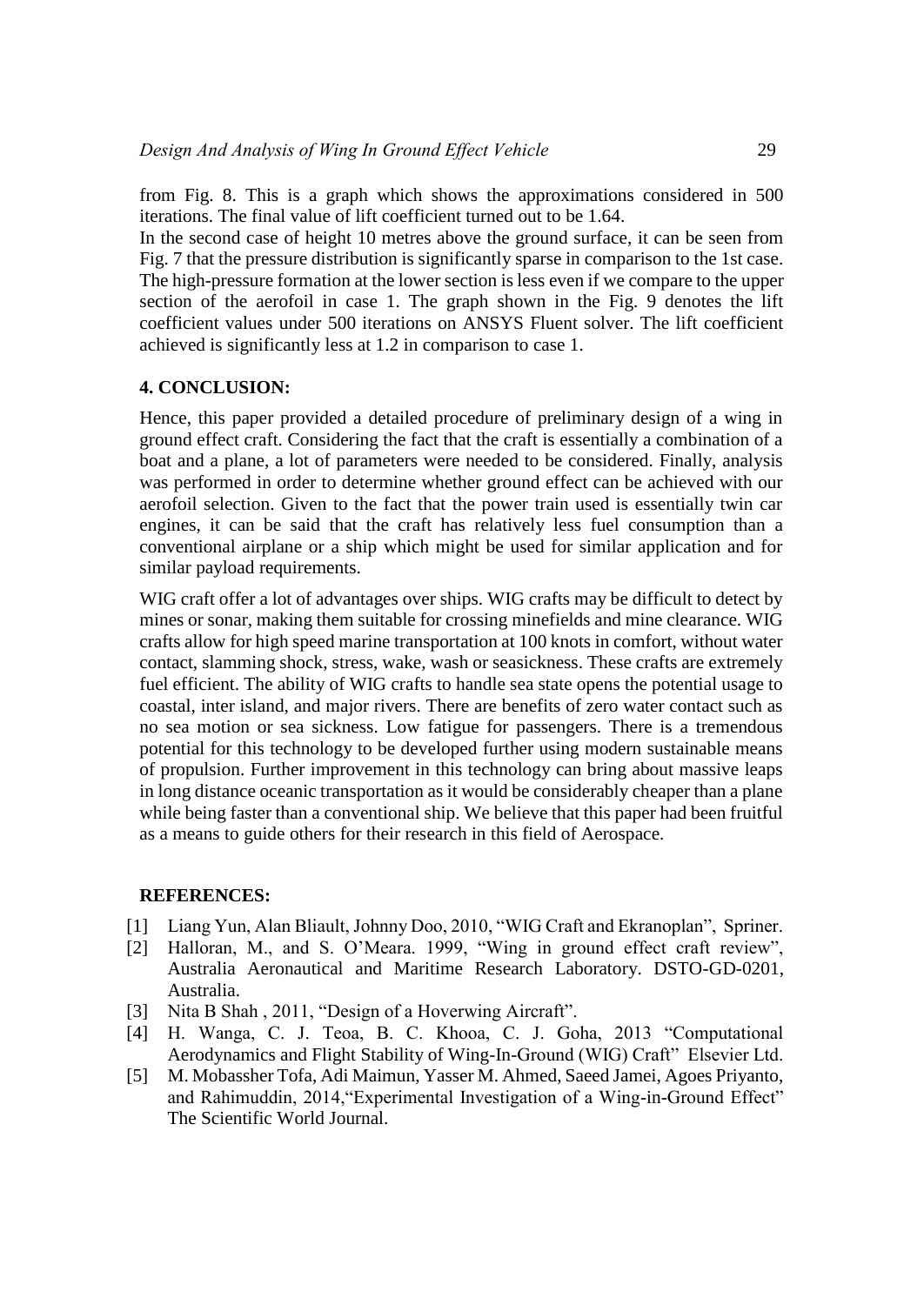- [6] T. Hahn W. Drewelow, D. Dewitz, B. Kolewe and B. Lampe, 2014, "Analysis of Wing-in-Ground-Effect Vehicle with regard to Safety Ensuring Control" Proceedings of 19th IFAC World congress- The International Federation of Automatic Control, pp. 863-868.
- [7] Mohamad Abu Ubaidah Amira, Adi Maimunb, Shahbudin Matc and Mohd Rashdan Saad, 2016, "Wing in Ground Effect Craft: A Review of the State of Current Stability knowledge" Conference paper (OMAse) 7th-8th pp. 277-290.
- [8] Surjatin Wiriadidjaja1, Amzari Zhahir, Zahratu Hilall Mohamad, Shikin Razali, Ahmad Afifi Puaat and Mohamed Tarmizi Ahmad, 2018, "Wing-in-ground-effect craft: A case study in aerodynamics" International Journal of Engineering  $\&$ Technology, pp. 5-9.
- [9] Eric Leonhardt, 2004, "The Ekranoplan Vehicle Design Project", Western Washington University Proceedings of American Society for Engineering Education Annual Conference and exposition, pp. 9.1253.1-9.1253.8.
- [10] Septia Hardy Sujiatanti, Wasis Dwi Aryawan, Gita Marina Ahadyanti, M. Solikhan Arif and Ardi Nugroho Yulianto, 2018, "Numerical Study on the Section Design of a Wing in Surface Effect" The 3rd International Conference on Marine Technology.
- [11] Dong-hee YOON, Yasuaki KOHAMA, Satoshi KIKUCHI and Takuma KATO, 2006, "Improvement of Aerodynamic Performance of the Aero-Train by Controlling Wing-Wing Interaction Using Single-Slotted Flap" JSME International Journal, pp. 1118-1124
- [12] Satoshi KIKUCHI, Fukuo OHTA, Takuma KATO, Tomomi ISHIKAWA and Yasuaki KOHAMA, 2007, "Development of a Stability Control Method for the Aero-Train" Journal of Fluid Science and Technology, Tohoku University, pp. 226- 237.
- <span id="page-19-7"></span>[13] Gudmundsson, Snorri, 2013. "General aviation aircraft design: Applied Methods and Procedures". Butterworth-Heinemann.
- [14] Christoph Hiemcke, 1994, "Design of a wing section in ground effect: application to high speed ground transportation" Retrospective Theses and Dissertations, Iowa State University, pp. 37.
- <span id="page-19-0"></span>[15] Badis, Abderrahmane 2017, "Subsonic aircraft wing conceptual design synthesis and analysis." International Journal of Sciences: Basic and Applied Research.
- <span id="page-19-1"></span>[16] Tulapurkara, E. G. 2014, "Airplane design (Aerodynamic). AIP
- <span id="page-19-2"></span>[17] Sarker, Md Samad, Shoyon Panday, Md Rasel, Md Abdus Salam, Kh Md Faisal, and Tanzimul Hasan Farabi. 2017, "Detail design of empennage of an unmanned aerial vehicle." In AIP Conference Proceedings, pp. 020033.
- <span id="page-19-3"></span>[18] G. Dimitriadis, "Introduction to Aircraft Design". Lecture 4: Aircraft Performance.
- <span id="page-19-4"></span>[19] Rutkay, Brian D. 2014, "A process for the design and manufacture of propellers for small unmanned aerial vehicles." PhD diss., Carleton University.
- <span id="page-19-5"></span>[20] <http://avstop.com/>
- <span id="page-19-6"></span>[21] Dawei, Wu, Wu Zheng, Zhang Landing, and Hu Jizhong. 2011, "Safety and airworthiness design of Ultra-Light and very light amphibious aircrafts." Procedia Engineering , pp. 212-225.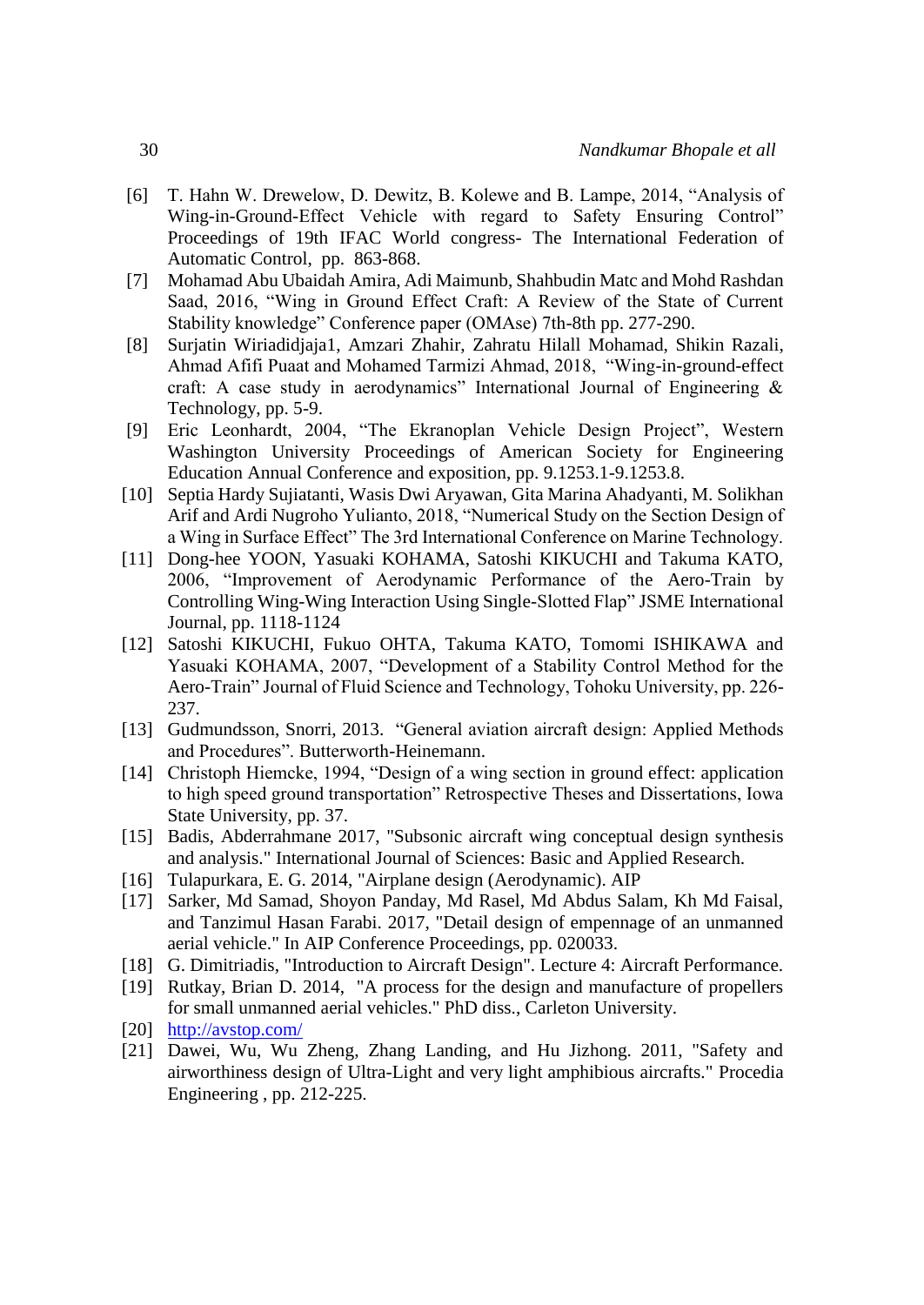<span id="page-20-0"></span>**[22]** Cary, Jason, and Gil Crouse. 2011 "Preliminary Design Optimization of an Amphibious Aircraft." In 50th AIAA Aerospace Sciences Meeting including the New Horizons Forum and Aerospace Exposition, pp. 250.